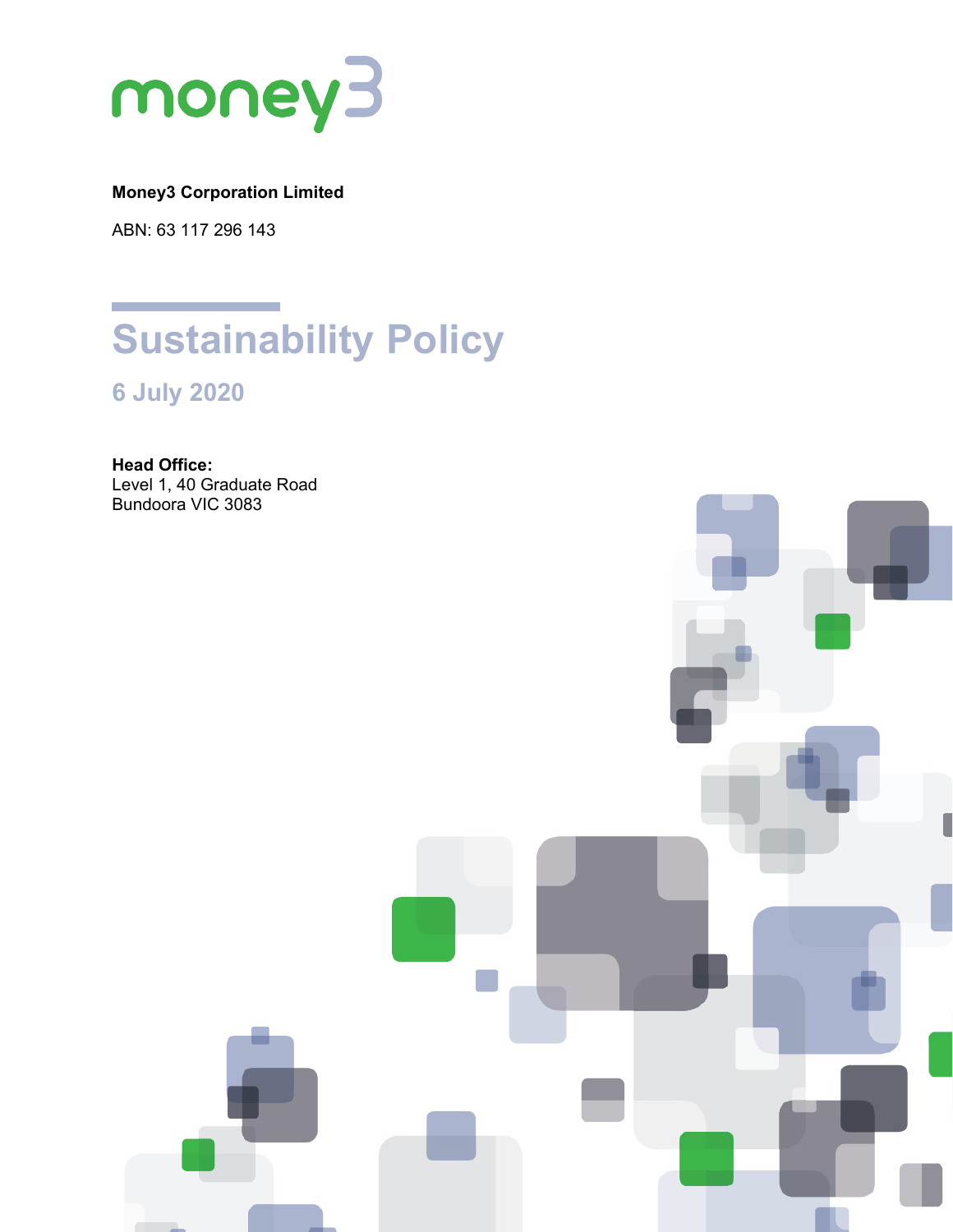## **1. Definitions**

| <b>Term</b>              | <b>Description</b>                                                    |
|--------------------------|-----------------------------------------------------------------------|
| <b>Money3 or Company</b> | Money3 Corporation Limited (ACN 117 296 143) and<br>its' subsidiaries |

# **2. Related Documentation**

• Environmental Objectives

## **3. Overview & Purpose**

The Company acknowledges the importance of protecting the environment in a sustainable manner to help reduce any damage or impact its operations and activities might have. The Company is committed to ensuring this in a sustainable, financial and technically feasible approach through the development, implementation and maintenance of this policy and setting environmental objectives.

#### **4. Responsibility**

This policy is the responsibility of all employees of the Company.

Management is responsible for reporting any breaches of this policy to the Board.

This policy is approved by the Board and will be reviewed every 2 years.

# **5. Applicability**

This Policy applies to all persons working for or on behalf of, or providing services to, the Company in any capacity, including all Employees, Directors, Officers, Contractors and Consultants.